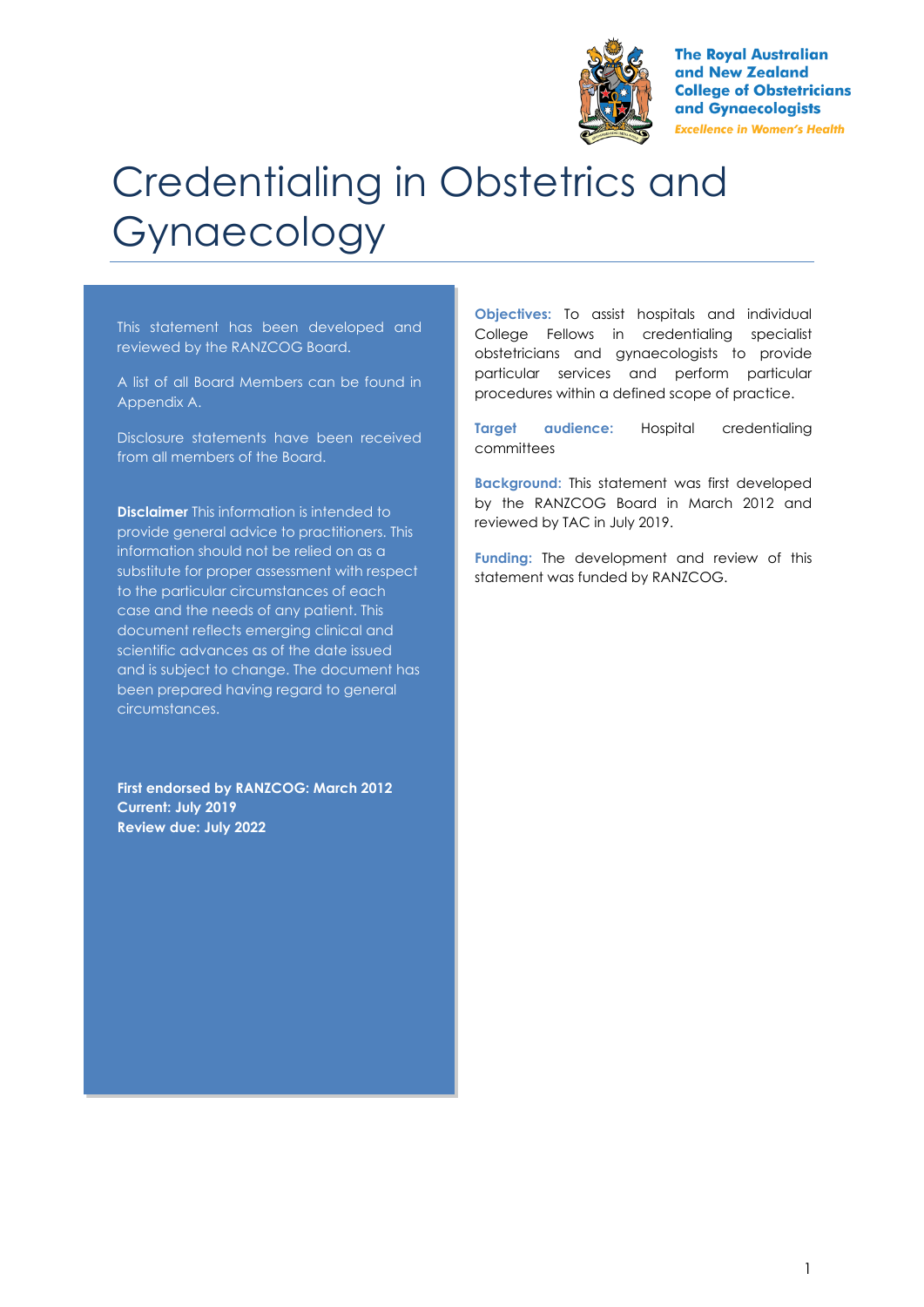# **Table of contents**

|                                                                              | 2. Key principles for credentialing by a health service or other provider of health services 3 |  |
|------------------------------------------------------------------------------|------------------------------------------------------------------------------------------------|--|
| 3.                                                                           |                                                                                                |  |
|                                                                              |                                                                                                |  |
|                                                                              |                                                                                                |  |
|                                                                              |                                                                                                |  |
|                                                                              |                                                                                                |  |
| Appendix B Overview of the development and review process for this statement |                                                                                                |  |
|                                                                              |                                                                                                |  |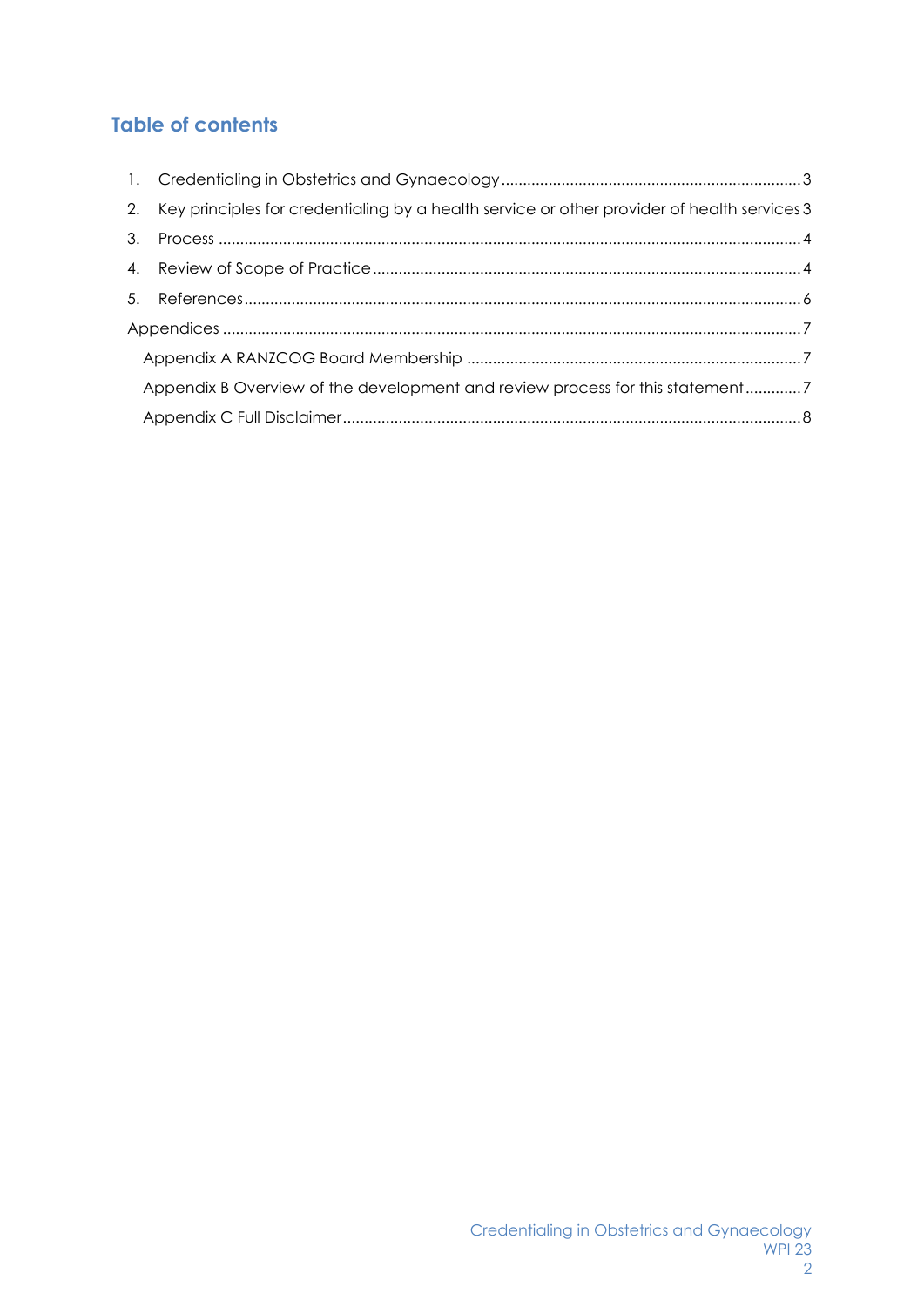# <span id="page-2-0"></span>**1. Credentialing in Obstetrics and Gynaecology**

RANZCOG trains doctors throughout Australia and New Zealand in the specialty of obstetrics and gynaecology so that they are capable of providing the highest standards of health care to women.

Credentialing is a process that involves evaluation of a practitioner's ability to provide particular services and/or to perform particular procedures. The process should establish the criteria that determine fitness to practice within the defined scope of practice being credentialed. Attributes that should be assessed across the relevant scope of practice include:

a. Training

That the applicant has been trained in the relevant scope of practice; this may be evidenced by one of the following:

- Satisfactory completion of a qualification such as FRANZCOG, a subspecialty certificate or satisfactory completion of a relevant advanced training module (ATM)
- Documentation of having been proctored or other relevant learning modality whereby the applicant has undergone satisfactory training
- An overview of satisfactory past clinical performance of the procedure
- b. Currency

That the applicant, having been trained within the relevant scope of practice, remains fit to practice within that scope. Credentialing should consider:

- a. Recency of practice
- b. Continuing Medical Education (CME)

Credentialing is defined by the Australian Council for Safety and Quality in Health Care as referring to "the formal process used to verify the qualifications, experience, professional standing and other relevant professional attributes of medical practitioners for the purpose of forming a view about their competence, performance and professional suitability to provide safe, high quality health care services within specific organisational environments".

Credentialing has the potential to improve safety for patients by ensuring clinicians practice within the bounds of their training and competency, and within the capacity of the service in which they are working (ACCC).

An integral part of the credentialing process is also defining scope of clinical practice or clinical privileges (these terms are used interchangeably).

# <span id="page-2-1"></span>**2. Key principles for credentialing by a health service or other provider of health services**

All health care services should have a process by which they credential and define scope of practice for medical practitioners working in that organisation, to ensure safety for patients and the highest quality of health care service. This process must comply with all relevant legal requirements including relevant State/Territory and Commonwealth legislative requirements.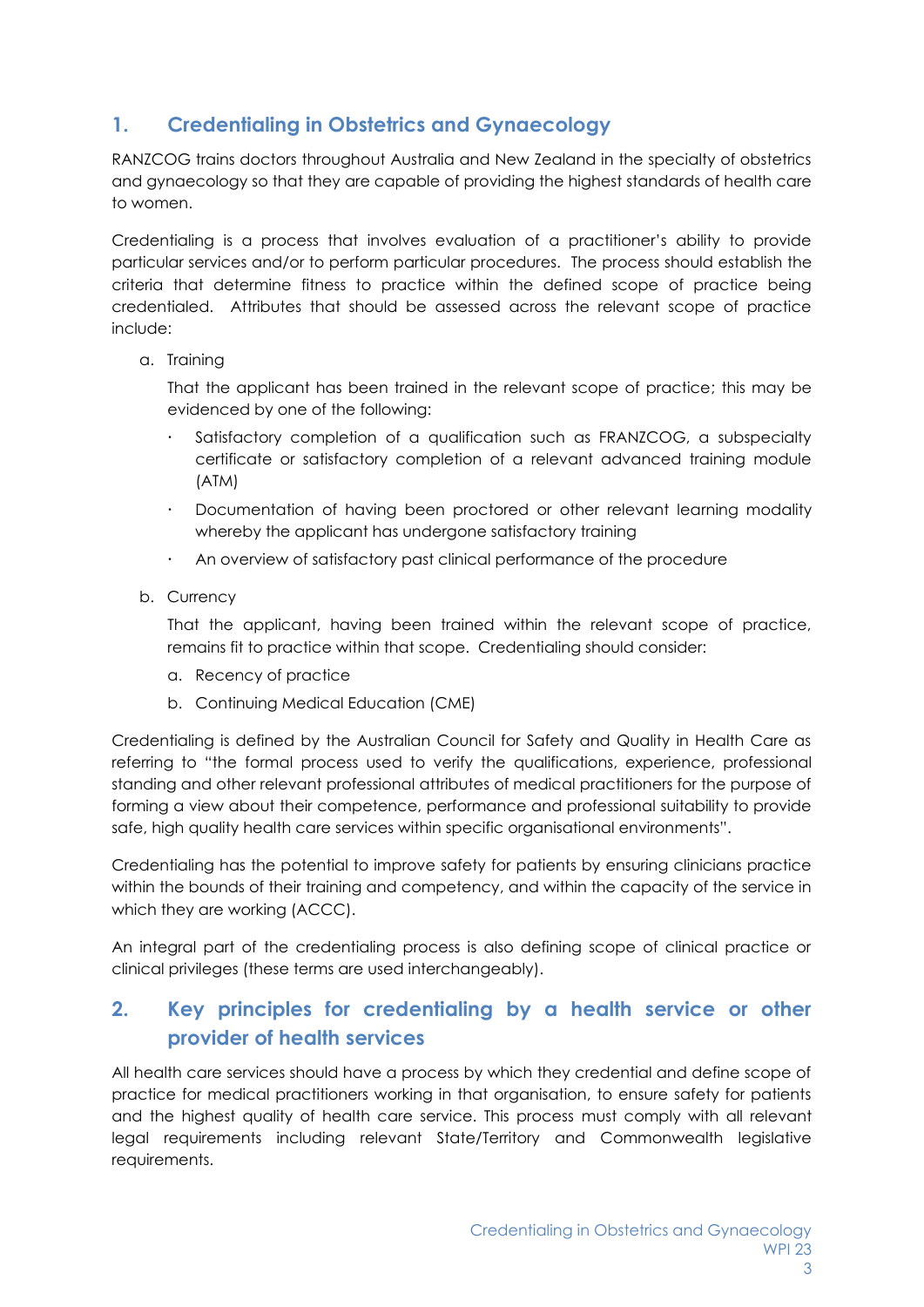- a. The process should be formally documented in the organisation's governance structure and the process must be clearly defined. The essential credentials and requirements for initial credentialing must be documented. These should include qualifications, medical registration, indemnity insurance (if required), experience and other relevant information.
- b. There should be a maximum period of time defined before credentialing and scope of practice for a practitioner is to be reviewed (re-credentialing). This would normally be no more than five (5) years.
- c. There should be a defined organisational committee that has responsibility for this process.
- d. There should be a vigorous process of verification of credentials.
- e. The process for and rights of appeal must also be documented.
- f. When establishing scope of practice, the organisation should take into account its own role, resources and capabilities.
- g. Processes of credentialing and defining the scope of clinical practice must be fair, transparent and legally robust.

### <span id="page-3-0"></span>**3. Process**

Normally this process would be undertaken by a Credentialing Committee

- a. The membership of this committee will vary depending on the size and complexity of the organisation, but should comprise of a range of medical practitioners who have the skills and experience to provide independent and high quality advice.
- b. There must be at least one medical practitioner working in the equivalent area of practice to the practitioner applying for clinical privileges. The committee should have the capacity to co-opt additional medical practitioners with experience relevant to the scope of clinical practice being requested, as well as other members as may prove beneficial to the particular organisation.
- c. Members of the Committee must declare conflicts of interest and the standard rules of conduct for committees should apply. It should operate according to the laws of procedural fairness without conflicts of interest or bias. The committee must comply with all legal requirements; including privacy, trade practices, whistleblower and equal opportunities legislation.
- d. Indemnity of all members of the committee needs to be provided by the hospital or health service.

## <span id="page-3-1"></span>**4. Review of Scope of Practice**

- a. A practitioner may apply to the credentialing committee for alteration to his/her scope of practice on the basis of
	- i. Acquisition of a new skill
	- ii. Desire for expansion of their existing scope of practice to incorporate a new technique or type of instrument or equipment

The committee should consider whether there are recommendations from RANZCOG as to the appropriate level of training for new procedures and whether the applicant has met these. In the case of an innovation which is markedly divergent from current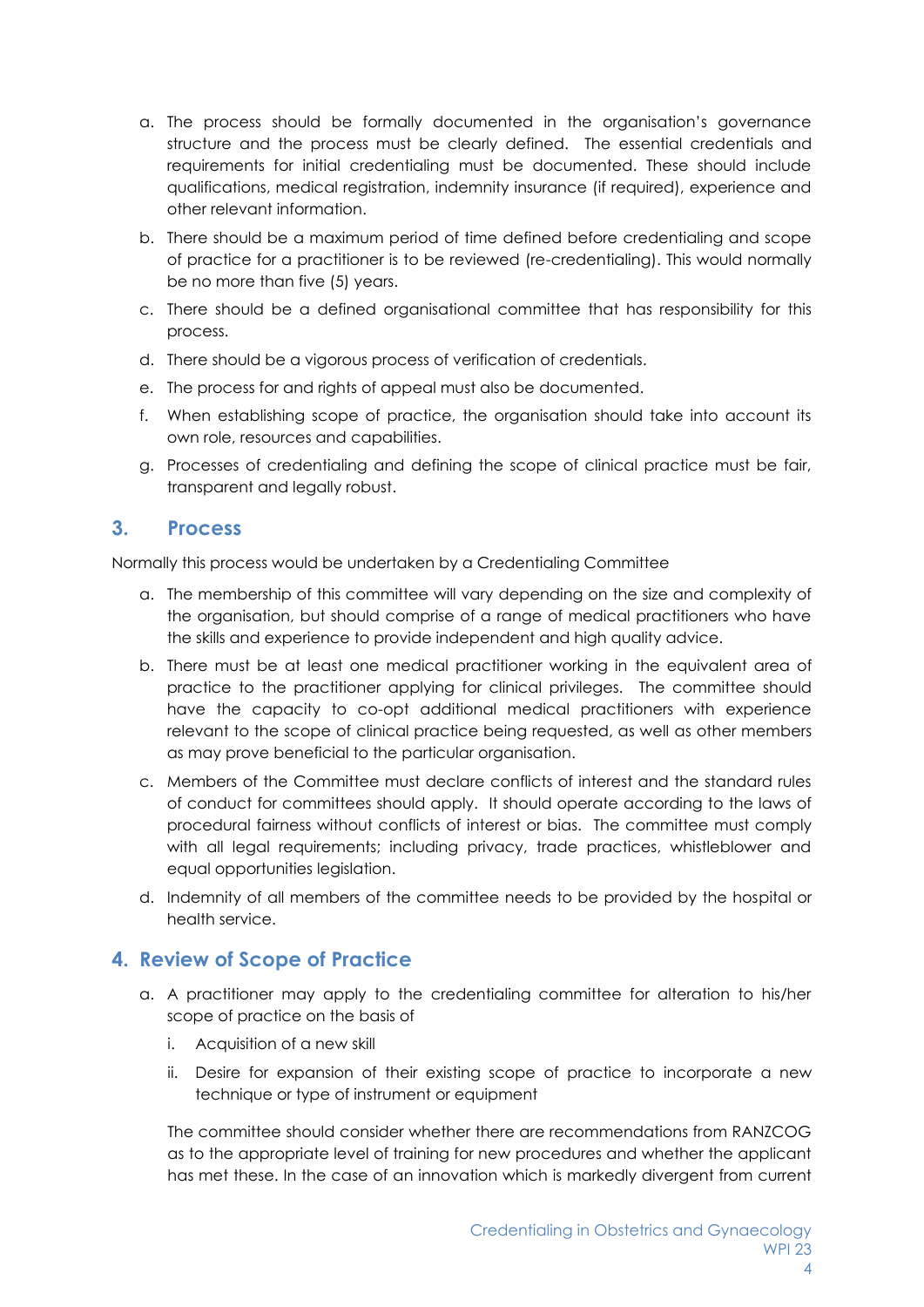practice, it may be appropriate to suggest provisional approval within a defined period of oversight and data collection before final approval is given.

Other matters for an organisation to consider when introducing a new service are safety, support services and staff training.

b. As well as regular periodic review, the committee may be asked to review a doctor's scope of practice or credentialing based on either a clinical incident, an audit profile or another conclusion of a peer review activity that has raised concern about the practitioner's ability to continue to practise safely within the organisation in his/her current capacity. In these situations the doctor should be provided with appropriate professional and personal support. He/she must be advised of the ability to appeal any decision and should be informed the process of this appeal. In any appeal process the doctor should have the right to be accompanied by a support person.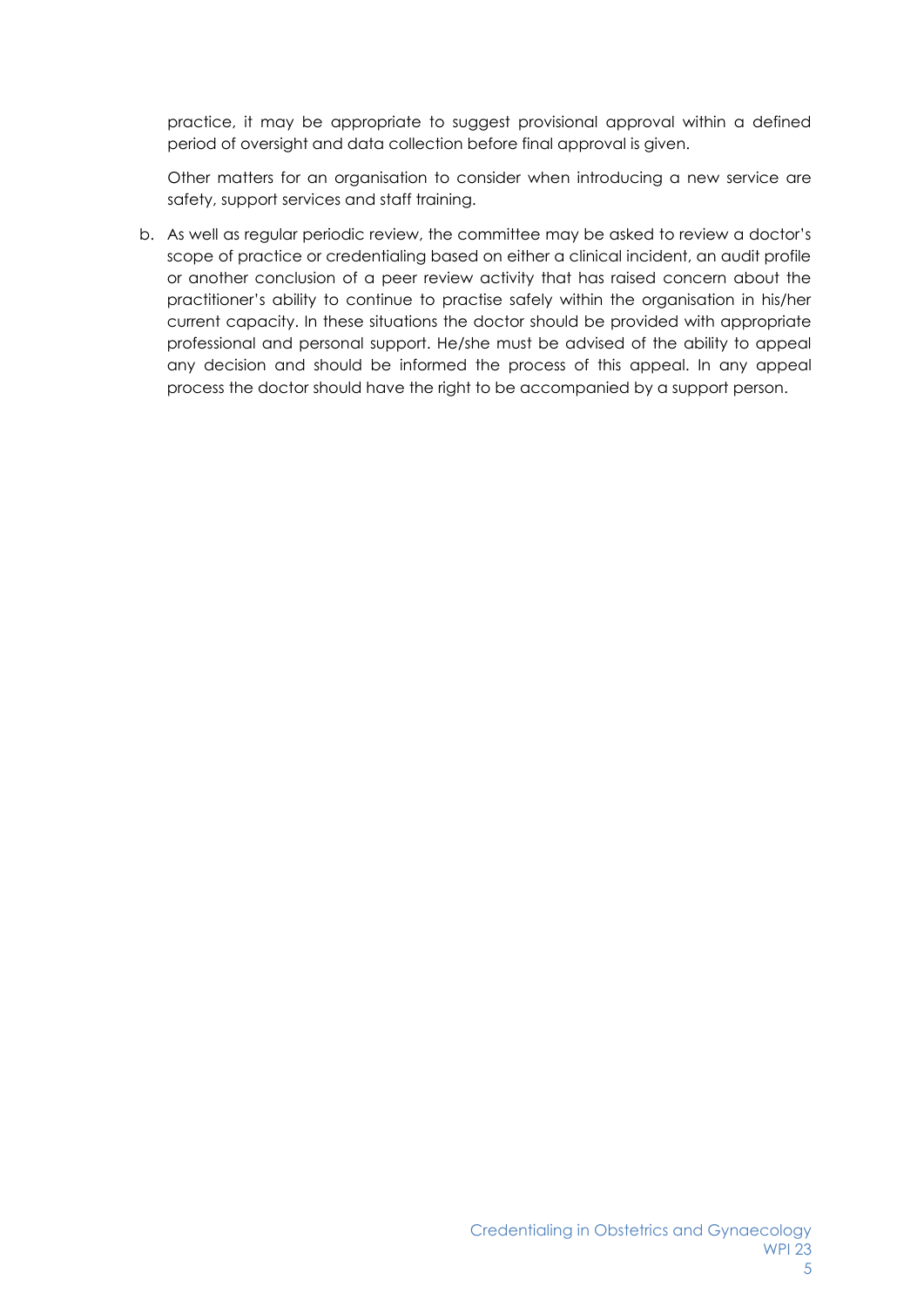## <span id="page-5-0"></span>**5. References**

- RANZCOG Mission and Vision
- Standard for Credentialing and Defining the Scope of Clinical Practice. A National Standard for credentialing and defining the scope of clinical practice of medical practitioners, for use in public and private hospitals. July 2004. Australian Council for Safety and Quality in Health Care. Canberra
- Position Paper. Appointments and credentialing committees that define Scope of Practice. August 2011 Royal Australasian College of Surgeons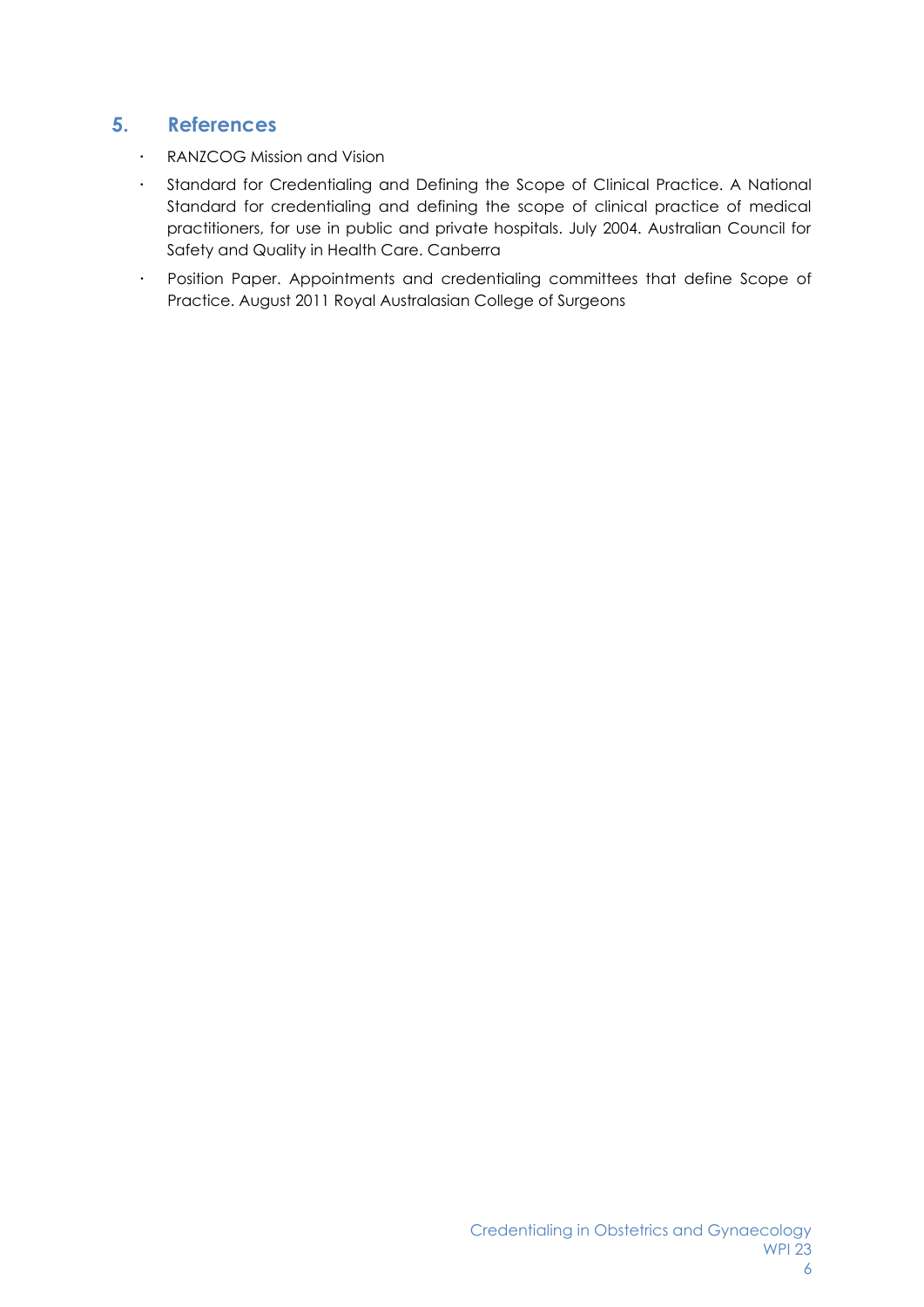# <span id="page-6-0"></span>**Appendices**

#### <span id="page-6-1"></span>**Appendix A RANZCOG Board Membership**

| <b>Name</b>                        | <b>Position on Board</b> |
|------------------------------------|--------------------------|
| Professor Michael Permezel         | President                |
| Dr Vijay Roach                     | Vice-President           |
| Associate Professor Stephen Robson | Vice-President           |
| Dr John Tait                       | Vice-President           |
| Dr Martin Ritossa                  | Treasurer                |
| Professor Ian Symonds              | <b>Board Member</b>      |
| Dr Sarah Tout                      | <b>Board Member</b>      |

#### <span id="page-6-2"></span>**Appendix B Overview of the development and review process for this statement**

*i. Steps in developing and updating this statement*

This statement was originally developed in March 2012 and was most recently reviewed by TAC in July 2019.

*ii. Declaration of interest process and management*

Declaring interests is essential in order to prevent any potential conflict between the private interests of members, and their duties as part of the RANZCOG Board.

A declaration of interest form specific to guidelines and statements was developed by RANZCOG and approved by the RANZCOG Board in September 2012. The Board members were required to declare their relevant interests in writing on this form prior to participating in the review of this statement.

Members were required to update their information as soon as they become aware of any changes to their interests and there was also a standing agenda item at each meeting where declarations of interest were called for and recorded as part of the meeting minutes.

There were no significant real or perceived conflicts of interest that required management during the process of updating this statement.